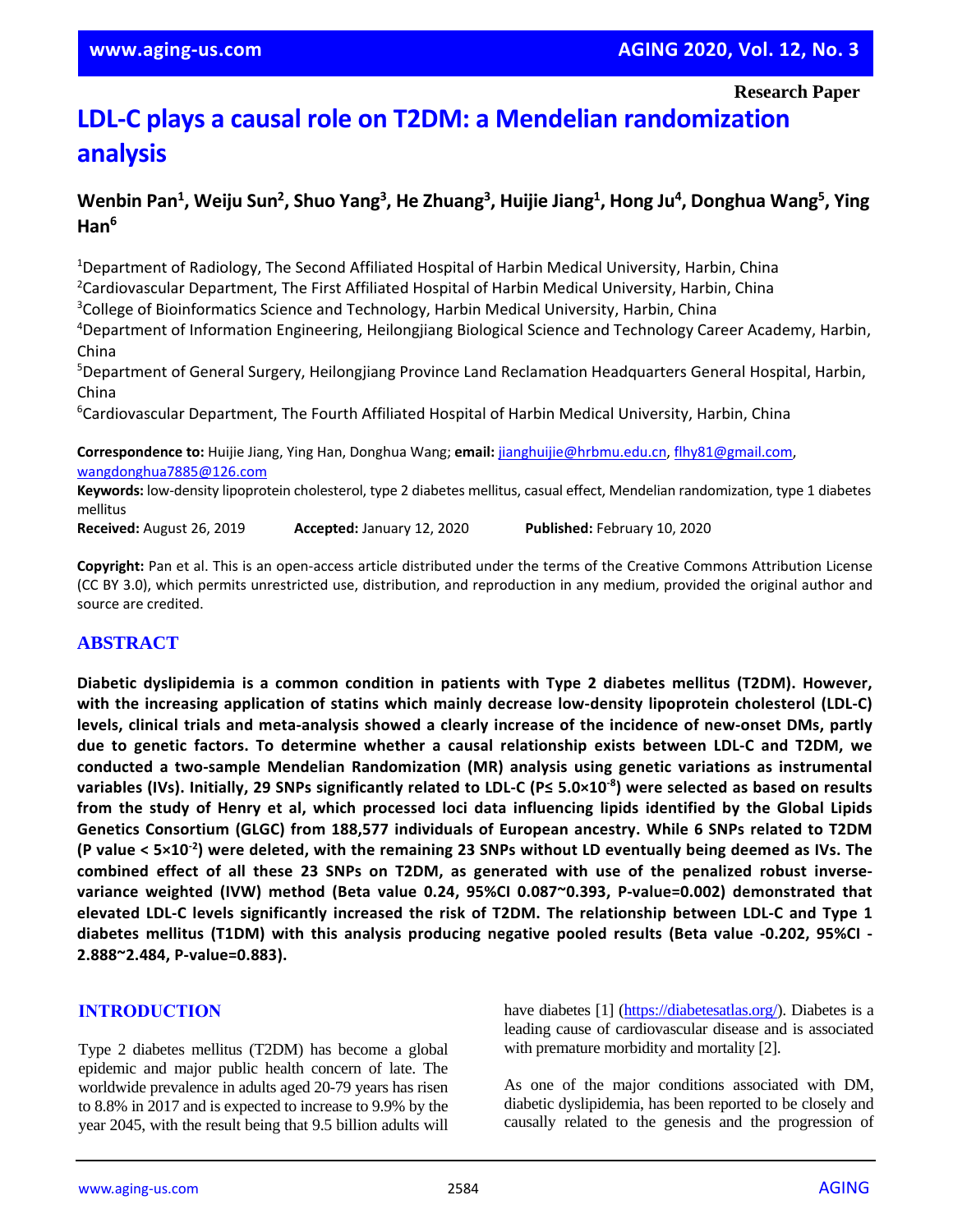atherosclerosis [3–5]. Diabetic dyslipidemia is quite common among patients with T2DM, with a prevalence ranging from 75-82%, while only 10% of DM patients with type 1 diabetes tend to show dyslipidemia [6]. With regard to the CV risk associated with DM, an important factor involves controlling levels of the low-density lipoprotein cholesterol (LDL-C) below a certain value as recommended by current guidelines [7–10]. One approach to decrease LDL-C levels is with use of statins. However, results from clinical trials and meta-analysis have indicated a clear statins induced dose-dependent increase in the incidence of new-onset DMs, particularly in patients with abnormal carbohydrate homeostasis [11– 17]. Moreover, it has been suggested that the risk of T2DM, as associated with statin therapy, can be attributed to a genetic predisposition for increased levels of LDL-C in patients with a lower incidence of T2DM [18–20]. Therefore, it is important to determine whether a causal relationship exists between LDL-C and T2DM.

Use of randomized controlled trials to reveal causality can be problematic. In particular, these involve timeconsuming procedures and are prone to confounding, reverse causality (i.e. disease processes affect exposure) and various other biases, which hinder, if not mislead, conclusions regarding associations between exposure factors and disease etiology [21, 22]. Therefore, incorporating the natural randomization inherent in the generation of genetic individuality, as can be accomplished with use of the Mendelian randomization (MR) method, provides a useful complement to traditional epidemiological studies [23, 24]. MR uses genetic variants as an instrumental variable (IV) to estimate and assess casual relationships between exposure of interest and outcomes [25–28] (Figure 1).



**Figure 1. Principles of using genetic variants as instrumental variable to estimate the causal influence of exposure factors on disease.** There is a strong correlation between genetic variation and exposure factors ( $\gamma \neq 0$ ), and the genetic variation is independent of the confounding factors affecting the relationship between "exposure factors -outcomes" (φ1=0). Furthermore, genetic variation can only affect the outcomes through exposure factors but not other paths  $(\phi$ 2 = 0).

A major asset of the MR method is that genetic variation produces differences between individuals that influence health outcomes that are not affected by confounding or reverse causal bias which may distort the observations [24, 29, 30]. Moreover, the ability to combine large numbers of genetic variant data from genome-wide association studies (GWASs) with data from large numbers of disease outcome GWASs and various of databases enables MR to conduct comprehensive investigations as achieved with use of the two-sample MR analysis method [30–33].

Therefore, the goal of this report was to assess causal effects of LDL-C as related to the risk of T2DM using the two-sample MR approach. The causality between LDL-C and type 1 diabetes Mellitus (T1DM) was also investigated as a means to verify whether LDL-C demonstrates a specific causal relationship with T2DM or a more generalized relationship with all subtypes of diabetes.

# **RESULTS**

## **IVs chosen for analysis**

There were 29 SNPs that were significantly related to LDL-C ( $P \le 5.0 \times 10^{-8}$ ) as based on Henry et. al.'s study [35] in Set1, while 6 SNPs related to T2DM (P value <  $5 \times 10^{-2}$ ) were deleted and 23 SNPs were remained in Set2. As these 23 SNPs were assessed to be without LD, they were deemed as IVs in Set 3. Information on each of the 23 SNPs selected for analysis, in particular Beta coefficients of the SNP on the risk of LDL-C and T2DM and SEs, are listed in Table 1.

#### **IVW results**

Figure 2 contains the forest plot of estimates and 95% CIs representing the effect of each SNP of Set 3 on T2DM. The combined effect of all 23 SNPs on T2DM, as generated with the use of the IVW method, are shown in Table 2. The Beta value of elevated LDL-C associated with T2DM was 0.25 (95%CI 0.105~0.395, P-value=0.001). Similar Beta values were obtained using penalized IVW (Beta value 0.25; 95%CI 0.105~0.395; P-value=0.001), robust IVW (Beta value 0.24; 95%CI 0.087~0.393, P-value=0.002) and penalized robust IVW (Beta value 0.24, 95%CI 0.087~0.393, P-value=0.002) (Table 2). Taken together, these results demonstrate that elevated LDL-C levels significantly increased the risk of T2DM.

Table 3 shows the sensitivity analysis result of SNPs based on leave-one-out validation. The estimate have a great change after removing rs1367117 or rs11220462 but not after removing other SNPs. These results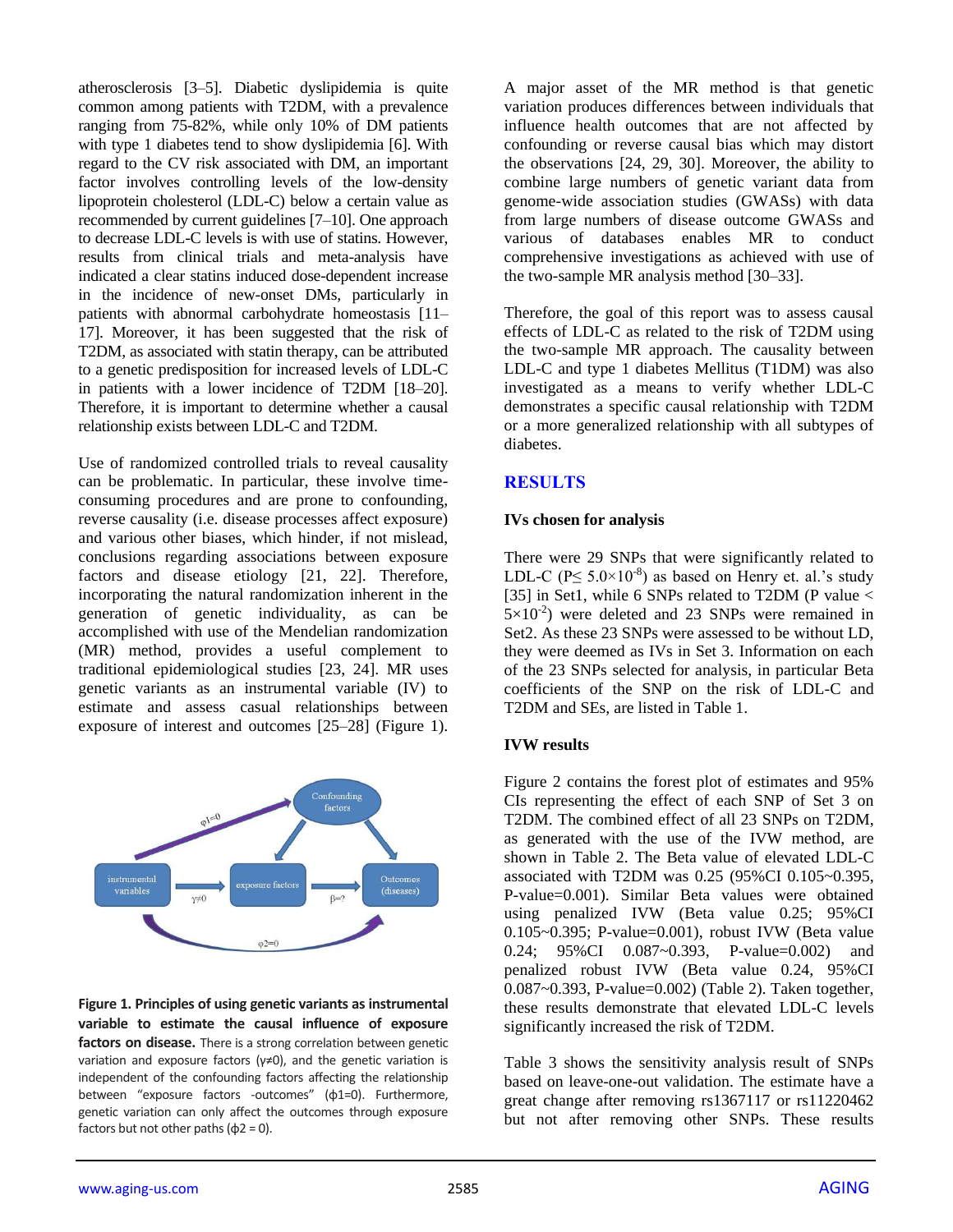| Table 1. Information on each of the 23 SNPs. |  |  |  |  |  |
|----------------------------------------------|--|--|--|--|--|
|----------------------------------------------|--|--|--|--|--|

| <b>SNP</b> | phenotype_Beta | phenotype_SE | disease_SE       | disease_Beta   |
|------------|----------------|--------------|------------------|----------------|
| rs267733   | 0.0331         | 0.0053       | 0.019802627      | $-0.020408163$ |
| rs2710642  | 0.0239         | 0.0038       | 0.009950331      | 0.015306122    |
| rs10490626 | 0.0508         | 0.0069       | 0.009950331      | $-0.030612245$ |
| rs2030746  | 0.0214         | 0.0038       | 0.009950331      | 0.015306122    |
| rs1250229  | 0.0243         | 0.0042       | 0.009950331      | 0.015306122    |
| rs7640978  | 0.0392         | 0.0069       | $\boldsymbol{0}$ | $-0.030612245$ |
| rs17404153 | 0.0336         | 0.0054       | $\boldsymbol{0}$ | $-0.020408163$ |
| rs4530754  | 0.0275         | 0.0036       | 0.019802627      | 0.015306122    |
| rs4722551  | 0.0391         | 0.0049       | $\boldsymbol{0}$ | 0.025510204    |
| rs10102164 | 0.0316         | 0.0045       | 0.029558802      | 0.015306122    |
| rs4942486  | 0.0243         | 0.0037       | 0.009950331      | $-0.015306122$ |
| rs364585   | 0.0249         | 0.0038       | 0.009950331      | 0.015306122    |
| rs2328223  | 0.0299         | 0.005        | 0.029558802      | 0.020408163    |
| rs5763662  | 0.0767         | 0.0121       | 0.029558802      | 0.025510204    |
| rs2479409  | 0.0642         | 0.0041       | 0.009950331      | $-0.015306122$ |
| rs1367117  | 0.1186         | 0.004        | 0.019802627      | 0.015306122    |
| rs4299376  | 0.0812         | 0.0045       | 0.009950331      | $-0.015306122$ |
| rs3757354  | 0.0382         | 0.0044       | $\boldsymbol{0}$ | $-0.015306122$ |
| rs1800562  | 0.0615         | 0.008        | 0.019802627      | $-0.045918367$ |
| rs11220462 | 0.059          | 0.0059       | 0.019802627      | 0.015306122    |
| rs8017377  | 0.0303         | 0.0038       | 0.019802627      | 0.020408163    |
| rs7206971  | 0.0292         | 0.0055       | 0.009950331      | 0.015306122    |
| rs6029526  | 0.0436         | 0.0052       | 0.019802627      | 0.015306122    |

SE, standard error.

demonstrated that rs1367117 or rs11220462 drive the Penalized robust IVW estimate.

Table 4 contains results from the combined effects of SNPs on T1DM. No statistically significant positive association was obtained between LDL-C and T1DM as revealed from the Beta (0.019, 95%CI -0.009~0.048, Pvalue=0.178), as well as from the robust IVW (Beta 0.014, 95%CI -0.003~0.031, P-value=0.099) and penalized robust IVW (Beta -0.202, 95%CI -2.888~2.484, P-value=0.883). Accordingly, LDL-C shows a specific relationship with T2DM, but not T1DM.

The pleiotropic effects of these SNPs (IVs) were further estimated with use of robust and Penalized robust MR-Egger analyses. Results from these analyses revealed a Beta value of 0.062 (95%CI: -0.224~0.348, P=0.135) with an intercept of 0.011 (95% CI -0.003 to 0.025,  $P =$ 0.135). These findings indicate that a potential horizontal pleiotropic effect could bias our estimates (Table 2).

# **DISCUSSION**

In this report, we utilized a two-sample MR approach to expose potential causal effects of LDL-C on the risk of T2DM. The 29 SNPs showing a significant correlation with LDL-C were extracted from results of the study by Henry et al [34] who reported causal effects between LDL-C and colorectal cancer. However, 6 SNPs related to T2DM were deleted. Data on the associations between SNPs and T2DM were sourced from diabetes genetics replication and metaanalysis (DIAGRAM) consortium. The remaining 23 SNPs without LD were then used as the IVs. Results from IVW and Penalized IVW methods, as well as from the robust IVW and Penalized robust IVW methods reveal that elevated LDL-C levels have a causal effect on the risk of T2DM.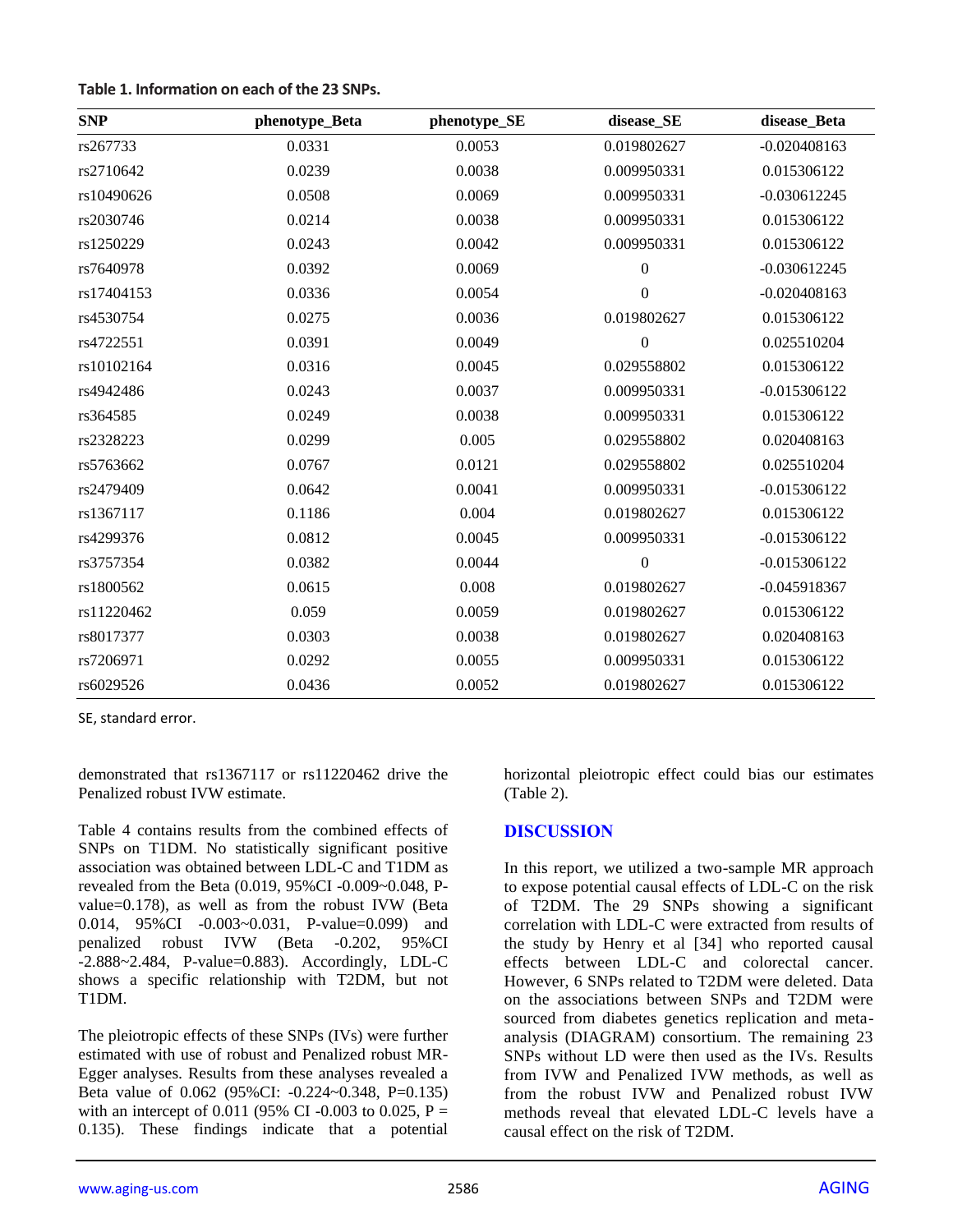Results from randomized controlled trials and metaanalysis had indicated that lipid lowering treatment may increase the risk of T2DM [12–18]. And, results from the longitudinal Framingham Heart Study, also suggested that low LDL-C levels were associated with T2DM. Accordingly, a notable relationship between LDL-C and T2DM was apparent, with lipid-lowering treatment being associated with increased risks of T2DM [35]. However, the overall average results from 10-year follow-up data ( $N = 1,819$ ) in non-diabetic firstdegree relatives of consecutive patients with T2DM 30- 70 years old, not treated with lipid-lowering drugs, revealed that a higher LDL-C level was significantly associated with a higher risk of T2DM, independent of age, gender, fasting plasma glucose, waist circumference or blood pressure [36]. Therefore, based upon these findings, the role of LDL-C as a causal risk factor for T2DM remained uncertain.

Here, we utilize MR, a technique which can provide robust and reliable evidence, as a means for assessing the relationship between LDL-C and T2DM. A number of factors contribute to the strength of our findings. First, all of the data on SNPs as associated with LDL-C and SNPs as associated with T2DM were obtained from large-scale GWASs. Previous studies employing MR used only a single genetic variant and the association between a specific risk factor and disease were limited to a single study population. Recently, increasing use of



**Figure 2. Forest plot of the ORs and 95%CIs of the instrumental variables.**

genome-wide association studies (GWAS) have resulted in a large amount of genotype-phenotype association data and genotype-disease association data. Such data allows for numerous genetic variants identified from many exposures to be used in MR analysis, which enables the ability to acquire comprehensive information regarding associations between exposure factors and disease etiology [30].

Second, all of the 23 SNPs significantly related to LDL-C (P value  $< 5 \times 10-8$ ), but not related to T2DM, were extracted as the IVs. Swerdlow et al. [18] assessed associations between SNPs (rs17238484 and rs12916) of 3-hydroxy-3-methylglutaryl-coenzyme A reductase (HMGCR) and the prevalence and incidence of T2DM by meta-analysis in 223,463 individuals from 43 genetic studies. Their results indicated that the rs17238484-G allele seemed to be associated with a higher risk of type 2 diabetes (OR per allele 1.02, 95% CI 1.00-1.05) and the rs12916-T allele association was consistent (1.06, 1.03-1.09). Similar results were reported by Ference et al. [37]. They compared the effects of lower LDL-C cholesterol levels that were mediated by variants in proprotein convertase subtilisin-kexin type 9 (PCSK9), HMGCR, or both on the risk of cardiovascular events and risk of diabetes in 112,772 participants from 14 studies with use of the MR method. Variants in these two genes were associated with very similar effects on the risk of diabetes: OR for each 10 mg per deciliter decrease in LDL-C cholesterol was 1.11 (95% CI, 1.04 to 1.19) for PCSK9 and 1.13 (95% CI, 1.06 to 1.20) for HMGCR. Similar results were observed with regard to the risk for cardiovascular events. However, these studies only focused on genetic variants in HMGCR and PCSK9, which are the intended drug targets, rather than all SNPs related to LDL-C. In this way, they failed to fully explain the relationship between LDL-C and T2DM as was accomplished in our current study.

Finally, in this report we utilized the most recent methodological developments of MR, including Penalized IVW, Robust IVW and Penalized robust IVW methods, as sensitivity analyses to provide additional means for investigating any pleiotropic effects of the genetic variants. To serve as a valid instrument, genetic variants must satisfy the assumptions of a strong correlation with exposure but an absence of pleiotropic effects with the outcomes. However, due to the complexities of biological effects, pleiotropic effects of variants are often unavoidable. To avert such an eventuality it is necessary to evaluate the sensitivity of the results with use of sensitivity analysis for the hypothesis that the evidence is insufficient or even contrary to the situation. Therefore, we utilized robust IVW and Penalized robust IVW methods for the inference of consistent and robust casual estimations.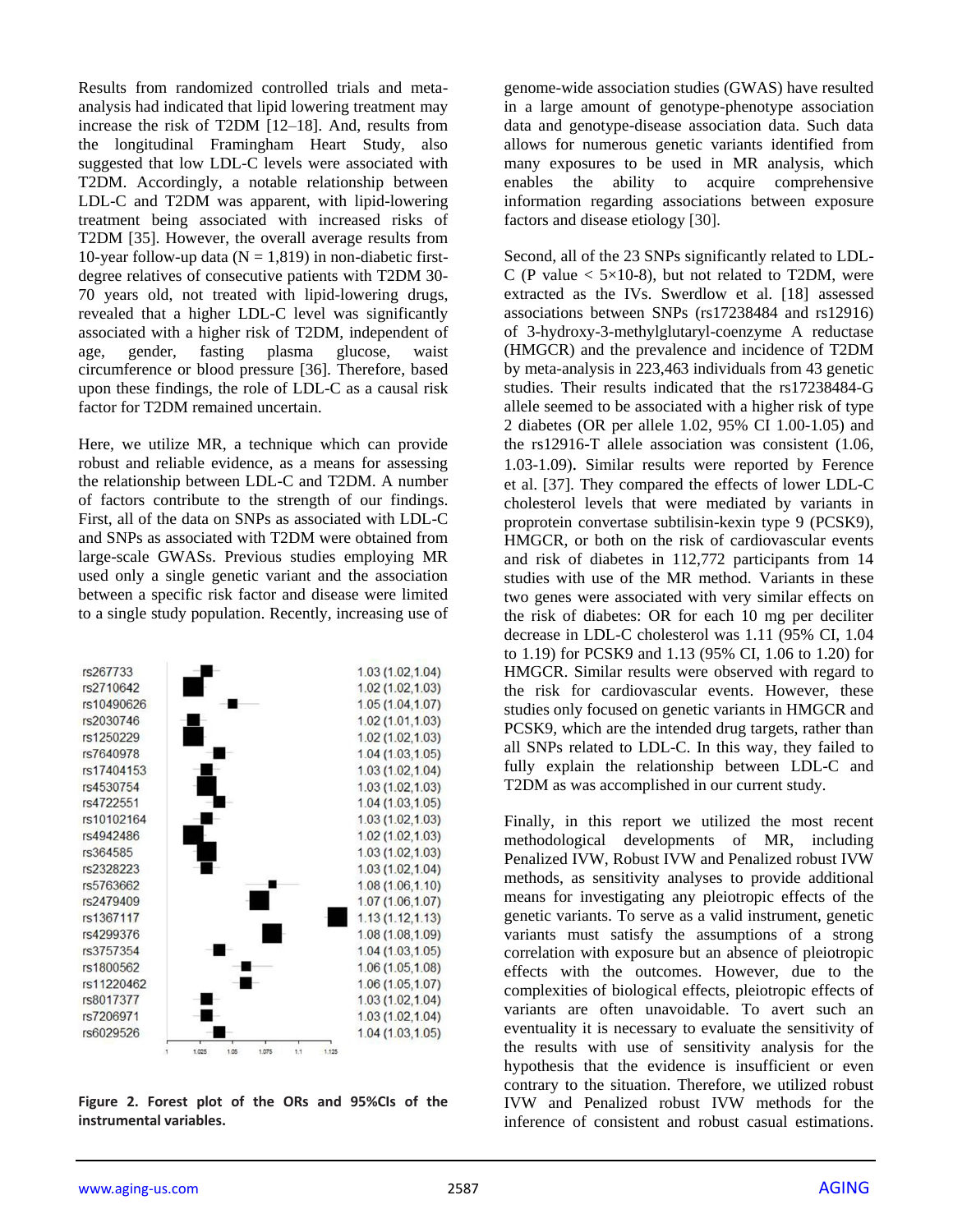| Table 2. The effect of LDL-C on T2DM estimated using IVW and MR-Egger methods. |  |  |
|--------------------------------------------------------------------------------|--|--|
|--------------------------------------------------------------------------------|--|--|

| <b>Method</b>             | <b>Beta</b> | <b>Std error</b> | 95% CI   |       | <b>P-value</b> |
|---------------------------|-------------|------------------|----------|-------|----------------|
| <b>IVW</b>                | 0.250       | 0.074            | 0.105    | 0.395 | 0.001          |
| Penalized IVW             | 0.250       | 0.074            | 0.105    | 0.395 | 0.001          |
| <b>Robust IVW</b>         | 0.240       | 0.078            | 0.087    | 0.393 | 0.002          |
| Penalized robust IVW      | 0.240       | 0.078            | 0.087    | 0.393 | 0.002          |
| MR-Egger                  | 0.062       | 0.146            | $-0.224$ | 0.348 | 0.670          |
| (intercept)               | 0.011       | 0.007            | $-0.003$ | 0.025 | 0.135          |
| Penalized MR-Egger        | 0.062       | 0.146            | $-0.224$ | 0.348 | 0.670          |
| (intercept)               | 0.011       | 0.007            | $-0.003$ | 0.025 | 0.135          |
| Robust MR-Egger           | 0.070       | 0.078            | $-0.082$ | 0.222 | 0.367          |
| (intercept)               | 0.010       | 0.006            | $-0.001$ | 0.021 | 0.072          |
| Penalized robust MR-Egger | 0.070       | 0.078            | $-0.082$ | 0.222 | 0.367          |
| (intercept)               | 0.010       | 0.006            | $-0.001$ | 0.021 | 0.072          |

CI, confidence intervals; IVW, inverse-variance weighted; LDL-C, low-density lipoprotein cholesterol;

OR, odds ratio; SE, standard error; T2DM, type 2 Diabetes Mellitus.

| <b>SNP</b> | <b>Beta</b> | ${\bf SE}$ |                  | 95%CI | P value  |
|------------|-------------|------------|------------------|-------|----------|
| rs267733   | 0.159       | 0.074      | 0.014            | 0.303 | 0.015    |
| rs2710642  | 0.144       | 0.074      | $-0.001$         | 0.289 | 0.032    |
| rs10490626 | 0.153       | 0.074      | 0.008            | 0.298 | 0.023    |
| rs2030746  | 0.144       | 0.074      | $\boldsymbol{0}$ | 0.289 | 0.032    |
| rs1250229  | 0.144       | 0.074      | $-0.001$         | 0.289 | 0.032    |
| rs7640978  | 0.149       | 0.074      | 0.005            | 0.294 | 0.028    |
| rs17404153 | 0.15        | 0.074      | 0.005            | 0.295 | 0.027    |
| rs4530754  | 0.138       | 0.074      | $-0.008$         | 0.283 | 0.035    |
| rs4722551  | 0.15        | 0.074      | 0.005            | 0.295 | 0.027    |
| rs10102164 | 0.129       | 0.074      | $-0.016$         | 0.275 | 0.036    |
| rs4942486  | 0.155       | 0.074      | 0.011            | 0.3   | $0.02\,$ |
| rs364585   | 0.144       | 0.074      | $-0.001$         | 0.289 | 0.032    |
| rs2328223  | 0.138       | 0.074      | $-0.007$         | 0.283 | 0.032    |
| rs5763662  | 0.136       | 0.075      | $-0.012$         | 0.283 | 0.044    |
| rs2479409  | 0.18        | 0.077      | 0.028            | 0.331 | 0.009    |
| rs1367117  | 0.139       | 0.089      | $-0.036$         | 0.314 | 0.084    |
| rs4299376  | 0.196       | 0.08       | 0.04             | 0.352 | 0.005    |
| rs3757354  | 0.153       | 0.075      | 0.007            | 0.299 | 0.026    |
| rs1800562  | 0.152       | 0.074      | 0.008            | 0.297 | 0.023    |
| rs11220462 | 0.131       | 0.077      | $-0.019$         | 0.281 | 0.054    |
| rs8017377  | 0.142       | 0.074      | $-0.003$         | 0.287 | 0.033    |
| rs7206971  | 0.144       | 0.074      | $-0.001$         | 0.289 | 0.003    |
| rs6029526  | 0.134       | 0.075      | $-0.013$         | 0.281 | 0.044    |

**Table 3. The sensitivity analysis result of SNPs based on leave-one-out validation.**

CI, confidence intervals; SE, standard error.

Robust regression in an inverse-variance weighted method and a simple median of the causal estimates from the individual variants, have considerably improved Type 1 error rates compared with conventional methods in a wide variety of scenarios when up to 30% of the genetic variants are invalid instruments [38].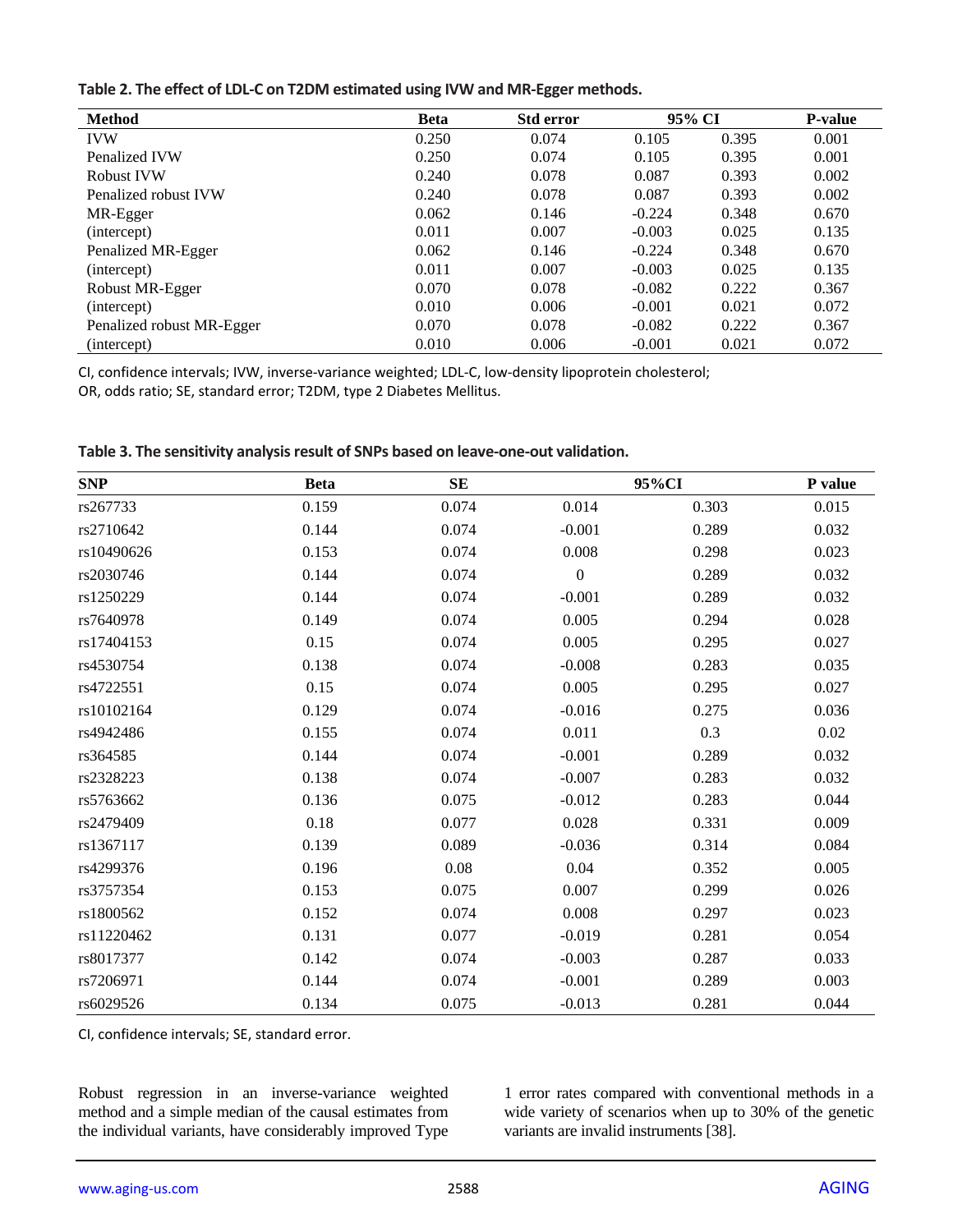| Table 4. The effect of LDL-C on T1DM estimated using IVW and MR-Egger methods. |  |  |
|--------------------------------------------------------------------------------|--|--|
|--------------------------------------------------------------------------------|--|--|

| <b>Method</b>             | <b>Beta</b> | <b>Std error</b> | 95% CI   |          | <b>P-value</b> |
|---------------------------|-------------|------------------|----------|----------|----------------|
| <b>IVW</b>                | 0.019       | 0.014            | $-0.009$ | 0.048    | 0.178          |
| Penalized IVW             | 0.036       | 0.004            | 0.028    | 0.044    | 0.000          |
| <b>Robust IVW</b>         | 0.014       | 0.009            | $-0.003$ | 0.031    | 0.099          |
| Penalized robust IVW      | $-0.202$    | 1.370            | $-2.888$ | 2.484    | 0.883          |
| MR-Egger                  | 0.014       | 0.021            | $-0.028$ | 0.056    | 0.511          |
| (intercept)               | 0.011       | 0.031            | $-0.050$ | 0.073    | 0.716          |
| Penalized MR-Egger        | $-0.006$    | 0.048            | $-0.100$ | 0.088    | 0.898          |
| (intercept)               | 0.039       | 0.045            | $-0.049$ | 0.127    | 0.383          |
| Robust MR-Egger           | 0.011       | 0.011            | $-0.010$ | 0.031    | 0.319          |
| (intercept)               | 0.009       | 0.027            | $-0.044$ | 0.062    | 0.729          |
| Penalized robust MR-Egger | 0.038       | 0.003            | 0.033    | 0.043    | 0.000          |
| (intercept)               | $-0.091$    | 0.009            | $-0.108$ | $-0.074$ | 0.000          |

CI, confidence intervals; IVW, inverse-variance weighted; LDL-C, low-density lipoprotein cholesterol;

OR, odds ratio; SE, standard error; T1DM, type 1 Diabetes Mellitus.

The advantage of MR analysis is that confounding factors should not be considered when using genetic variation as IVs, because genetic variation is free and not affected by confounding factors. In contrast, confounding factors can seriously affect the results of observational studies. Therefore, most of these observational studies should be adjusted for potential confounding factors. Another possible explanation for the differences in results generated in our current MR study from those of previous clinical trials and metaanalysis may be due to the relative short-term duration of the trials as opposed to lifetime exposures to natural genetic variation, and potentially undefined "off-target effects" of medical treatments on carbohydrate homeostasis [39]. In fact, in response to hypolipidemic drug-cholesteryl ester transfer protein (CETP) inhibitors, which do not detrimentally affect carbohydrate homeostasis, a lower incidence of newonset DM was reported [40].

Here, we get the inconsistent results using the MR-Egger method. Different methods have their own advantages and disadvantages in terms of consistency of causal effect estimation and effectiveness. Thus, the causal relationship need to be verified using randomized controlled trial (RCT). The results of the MR-Egger method indicate that the selected SNPs may affect the outcome through other pathways, as conclusions from a single method may be somewhat one-sided. This possibility can only be verified with more reliable information, as there are no other statistical methods currently available which can explain whether the selected SNPs have pleiotropic effects. By comparing other disease phenotypes such as insulin resistance [41] and obesity [42], it does not appear that the selected SNPs affected T2DM through

other pathways. Unfortunately, we cannot assess all potential associated pathways, therefore conclusions based on the known information have certain limitations. With future developments of new methods and the increased availability of information, it will be possible to verified whether our selected SNPs have pleiotropic effects.

Results from our two-sample MR approach for the association of LDL-C and T1DM were negative, which indicates that a causality between LDL-C and T1DM was not possible. Such findings are consistent with the phenomenon that patients with type 1 diabetes usually show no dyslipidemia [6].

There exist some limitations in our study. First, racial differences may contribute to inconsistencies in results. Notably, the data on SNPs as associated with LDL-C and T2DM were from European studies, which restricts definitive conclusions for other, non-European, populations. Second, it has been reported that some genetic variations such as those in HMGCR and PCSK9 are also related to changes in body weight and waist to hip ratios, which are known risk factors for new-onset DM [18, 43, 44]. Finally, as a result of unrecognized effects of genotypes on other risk factors, there exists the possibility of residual confounding.

In conclusion, with use of two-sample MR analysis, we established that elevated LDL-C levels were associated with an increased the risk of T2DM, but not T1DM. These findings provide strong evidence for the clinical application of lipid lowering drugs in patients with T2DM as a means to reduce their risk of cardiovascular disease.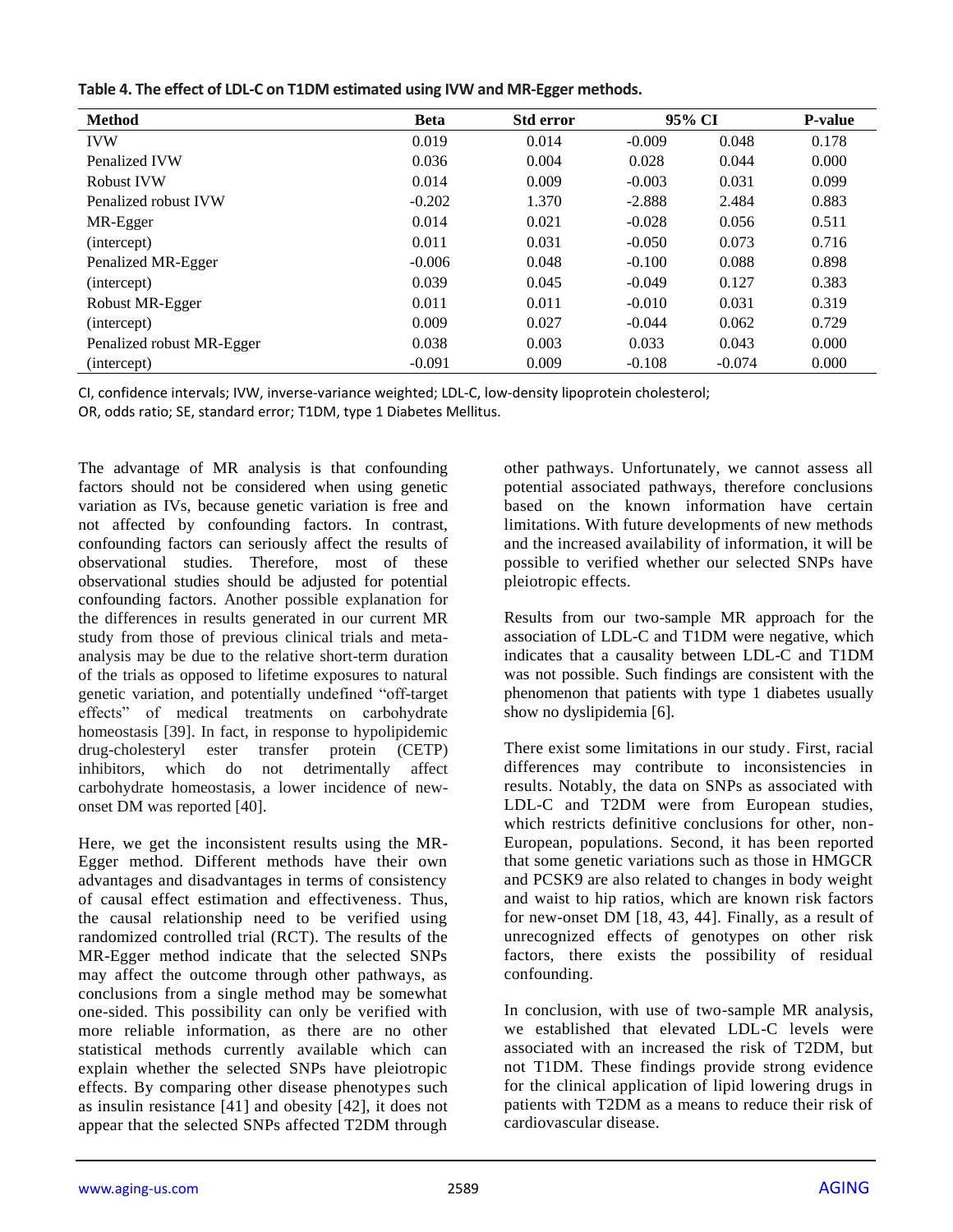# **MATERIALS AND METHODS**

#### **Data source**

Single nucleotide polymorphisms (SNPs) deemed as IVs in the two-sample MR analysis must satisfy the following criteria for an IV: 1) must be related to the exposure of interest, 2) should be independent of known confounding factors and 3) are not directly related to outcomes due to known confounding factors (Figure 1).

SNPs associated with LDL-C were selected from Henry et al.'s study [34], where the potential causal relationship between lipid traits (total cholesterol, triglyceride, LDL-C and high-density lipoprotein) and risk of colorectal cancer were reported. The relationship between genetic risk scores for lipid traits and colorectal cancer risk was investigated using data from seven previously reported genome-wide association studies (GWAS) of colorectal cancer comprised of 9,254 colorectal cancer cases and 18,386 controls. However, previously identified SNPs were obtained from the Global Lipids Genetics Consortium (GLGC) [45]. This large-scale study examined loci influencing these lipids using genome-wide and custom genotyping arrays in 188,577 individuals of European ancestry, including 94,595 individuals from 23 studies genotyped with GWAS arrays and 93,982 individuals from 37 studies genotyped with the Metabochip array, and identified 157 loci associated with lipid levels at  $P \le 5 \times 10-8$ , including 62 new loci. In this study, we used: 1) SNPs associated at genome-wide significance (i.e.  $P \le 5.0 \times$ 10-8 ), 2) excluded SNPs that were correlated (i.e. Pairwise  $r^2$  value  $\geq 0.01$ ), as extracted in the Henry et al.'s study. Data of SNPs-disease including SNPs-T2DM was sourced from diabetes genetics replication and meta-analysis (DIAGRAM) consortium [46]. This consortium is comprised of a group of investigators with shared interests in performing large-scale studies to characterize the genetic basis of T2DM as focused on samples from individuals of European descent. The initial use of DIAGRAM (DIAGRAM v1) enabled the combination of T2DM genome wide association (GWA) studies from the UK (WTCCC), DGI and FUSION groups [47–49]. An incremental meta-analysis (DIAGRAM v2 or DIAGRAM+) resulted in the addition of five other GWAS of European-descent samples (DGDG, KORA, Rotterdam, DeCODE and EUROSPAN for a total of 8,130 cases and 38,987 controls) together with extensive replication involving 20 other cohorts. In the recent meta-analysis (DIAGRAM v3), 12,171 cases and 56,862 controls were collected [50]. This data set was then used as the basis for the selection of SNPs for T2DM replication of the Metabochip custom array. Summary data from this

analysis are available at [http://www.diagram](http://www.diagram-consortium.org/)[consortium.org.](http://www.diagram-consortium.org/)

#### **SNPs selection**

First of all, the SNPs which were significantly related to LDL-C ( $P \le 5.0 \times 10^{-8}$ ) as extracted from the Henry et al.'s study were categorized as Set1(Figure 3). Second, SNPs which were related to T2DM (P value <  $5\times10-2$ ) were then deleted from Set 1. Remaining SNPs were categorized as Set2 (Figure 3). Finally, SNAP [51] [\(https://data.broadinstitute.org/mpg/snpsnap/\)](https://data.broadinstitute.org/mpg/snpsnap/) was used to eliminate linkage disequilibrium (LD). LD is a phenomenon in which two genes are transmitted simultaneously at different locations in a population significantly higher than that of the expected random frequency. The remaining SNPs without LD, categorized as Set 3, were then deemed as IVs for further MR analysis.

#### **Sensitivity analysis based on leave-one-out validation**

The leave-one-out validation was performed to test the sensitivity of the selected SNPs (IVs). Each of SNP in IVs was removed from the IVs to carry out Pe nalized robust IVW estimate. And the fluctuation of the results before and after removing the SNP was observed as its sensitivity.

#### **Perform analysis**

Then the two-sample MR procedure was performed, which is named inverse-variance weighted (IVW)



**Figure 3. The processes of SNPs selection.**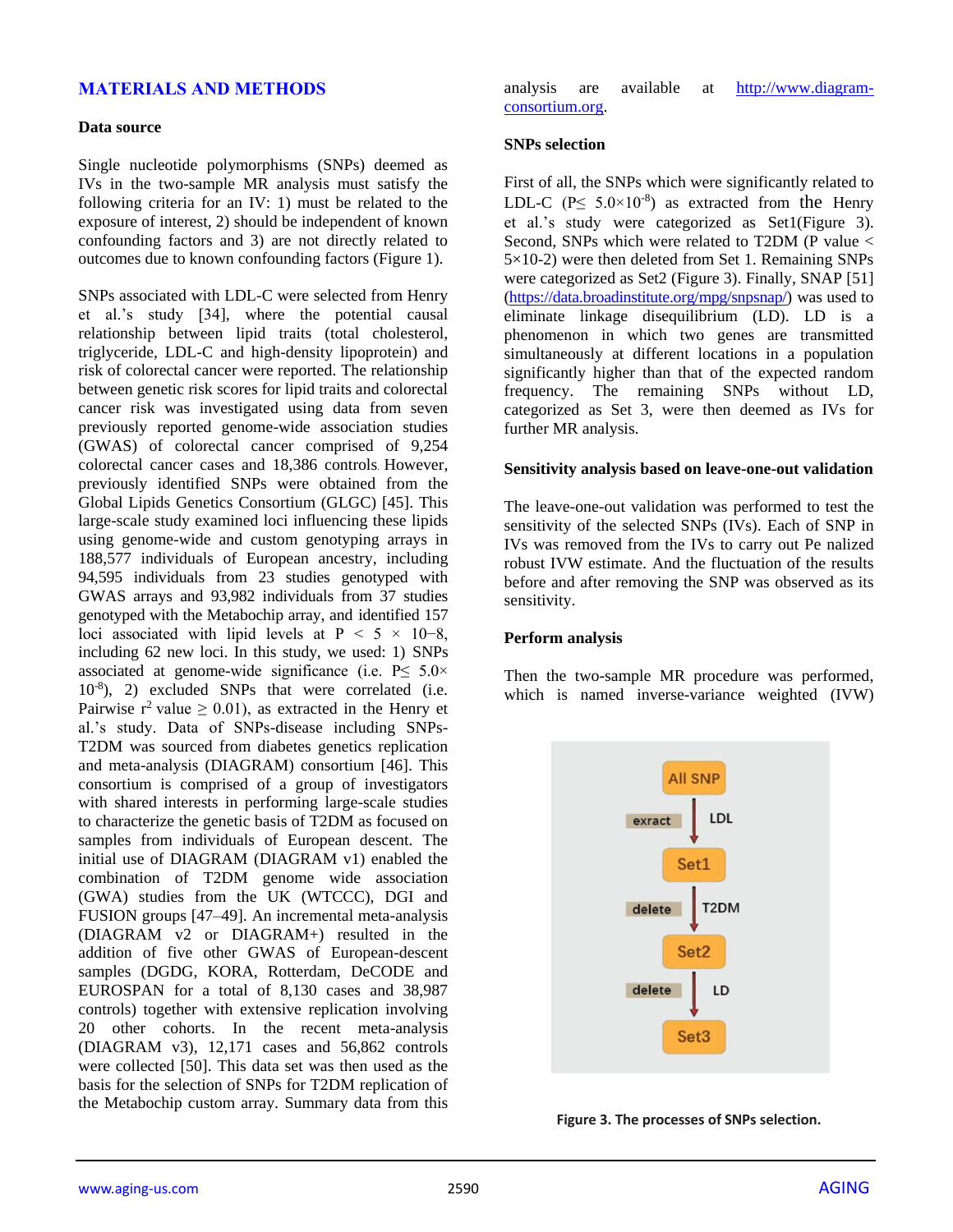|          | effective<br>alleles | <b>Non-effective</b><br>alleles |
|----------|----------------------|---------------------------------|
| cases    | я                    | h                               |
| controls |                      |                                 |

method. The calculation of the odds ratio OR  $=$   $\frac{ad}{dx}$  $=$  $\frac{1}{bc}$ 

(Table 5).Correspondingly, the standard error (SE) of OR is calculated to instruct the floating of OR, which is

in  $SE = \sqrt{\frac{1}{1} + \frac{1}{1} + \frac{1}{1} + \frac{1}{1}}$  $=\sqrt{\frac{1}{a} + \frac{1}{b} + \frac{1}{c} + \frac{1}{d}}$ . All of OR satisfy the normal

distribution, the suggestion of data, whose means equal 0 and the variance equal 1 approximately. Based on the above hypothesis, the 95% confidence interval (CI) can be calculated. The lower OR of CI is OR-1.96xSE, and the upper of it is shown by  $OR+1.96SE$ . The conversion of beta and OR appears by  $\beta = \ln \text{OR}$  to facilitate our research. The difference of Beta including two terms: Beta>0 shows that the effective allele is the risk gene, which suggest the result is the correct; while on the other hand, Beta<0 indicates the risk allele is noneffective gene, which instructs that the Beta must be its turn according the formula of OR. After we got the individual affect of each SNP (IV) on T2DM, further analysis including Penalized IVW, Robust IVW and Penalized robust IVW are also be used to reduce the sensitivity of methods to the influence of outlying variants and provide more robust estimates in large samples [38].

All the statistical processes were performed through the R Package of meta-analysis [\(http://cran.r-project.org/](http://cran.r-project.org/%0bweb/packages/meta/index.html) [web/packages/meta/index.html\)](http://cran.r-project.org/%0bweb/packages/meta/index.html) and Mendelian Randomization [\(https://cran.r-project.org/web/](https://cran.r-project.org/web/packages/MendelianRandomization/) [packages/MendelianRandomization/\)](https://cran.r-project.org/web/packages/MendelianRandomization/) [52].

## **AUTHOR CONTRIBUTIONS**

YH, HJ, and HJ conceived and designed the experiments. SY and HZ analysed data. WP wrote this manuscript. All authors read and approved the final manuscript.

# **CONFLICTS OF INTEREST**

The authors declare that they have no conflict of interest.

# **FUNDING**

This work was supported by the Heilongjiang Postdoctoral Fund (Grant No. LBH-Q17119), National Natural Science Foundation of China (81671760 and 81873910), Scientific Research Transformation Special Fund of Heilongjiang Academy of Medical Sciences (2018415), Scientific Research Project of Health and Family Planning Commission of Heilong jiang Province (201812 and 201622).

## **REFERENCES**

- 1. International Diabetes Federation. IDF Diabetes Atlas. 8th ed. Brussels, Belgium: International Diabetes Federation; 2017.
- 2. Booth GL, Kapral MK, Fung K, Tu JV. Relation between age and cardiovascular disease in men and women with diabetes compared with non-diabetic people: a population-based retrospective cohort study. Lancet. 2006; 368:29–36. [https://doi.org/10.1016/S0140-6736\(06\)68967-8](https://doi.org/10.1016/S0140-6736%2806%2968967-8)

PMI[D:16815377](https://www.ncbi.nlm.nih.gov/pubmed/16815377)

- 3. Farmer JA. Diabetic dyslipidemia and atherosclerosis: evidence from clinical trials. Curr Diab Rep. 2008; 8:71–77. <https://doi.org/10.1007/s11892-008-0013-2> PMI[D:18367002](https://www.ncbi.nlm.nih.gov/pubmed/18367002)
- 4. Stahel P, Xiao C, Hegele RA, Lewis GF. The Atherogenic Dyslipidemia Complex and Novel Approaches to Cardiovascular Disease Prevention in Diabetes. Can J Cardiol. 2018; 34:595–604. <https://doi.org/10.1016/j.cjca.2017.12.007> PMI[D:29459241](https://www.ncbi.nlm.nih.gov/pubmed/29459241)
- 5. Márk L, Dani G. [Diabetic dyslipidaemia and the atherosclerosis]. Orv Hetil. 2016; 157:746–52. <https://doi.org/10.1556/650.2016.30441> PMI[D:27133274](https://www.ncbi.nlm.nih.gov/pubmed/27133274)
- 6. Vergès B. Pathophysiology of diabetic dyslipidaemia: where are we? Diabetologia. 2015; 58:886–99. <https://doi.org/10.1007/s00125-015-3525-8> PMI[D:25725623](https://www.ncbi.nlm.nih.gov/pubmed/25725623)
- 7. American Diabetes Association. (8) Cardiovascular disease and risk management. Diabetes Care. 2015; 38:S49–57. <https://doi.org/10.2337/dc15-S011> PMI[D:25537708](https://www.ncbi.nlm.nih.gov/pubmed/25537708)
- 8. American Diabetes Association. 9. Cardiovascular disease and risk management: *standards of medical*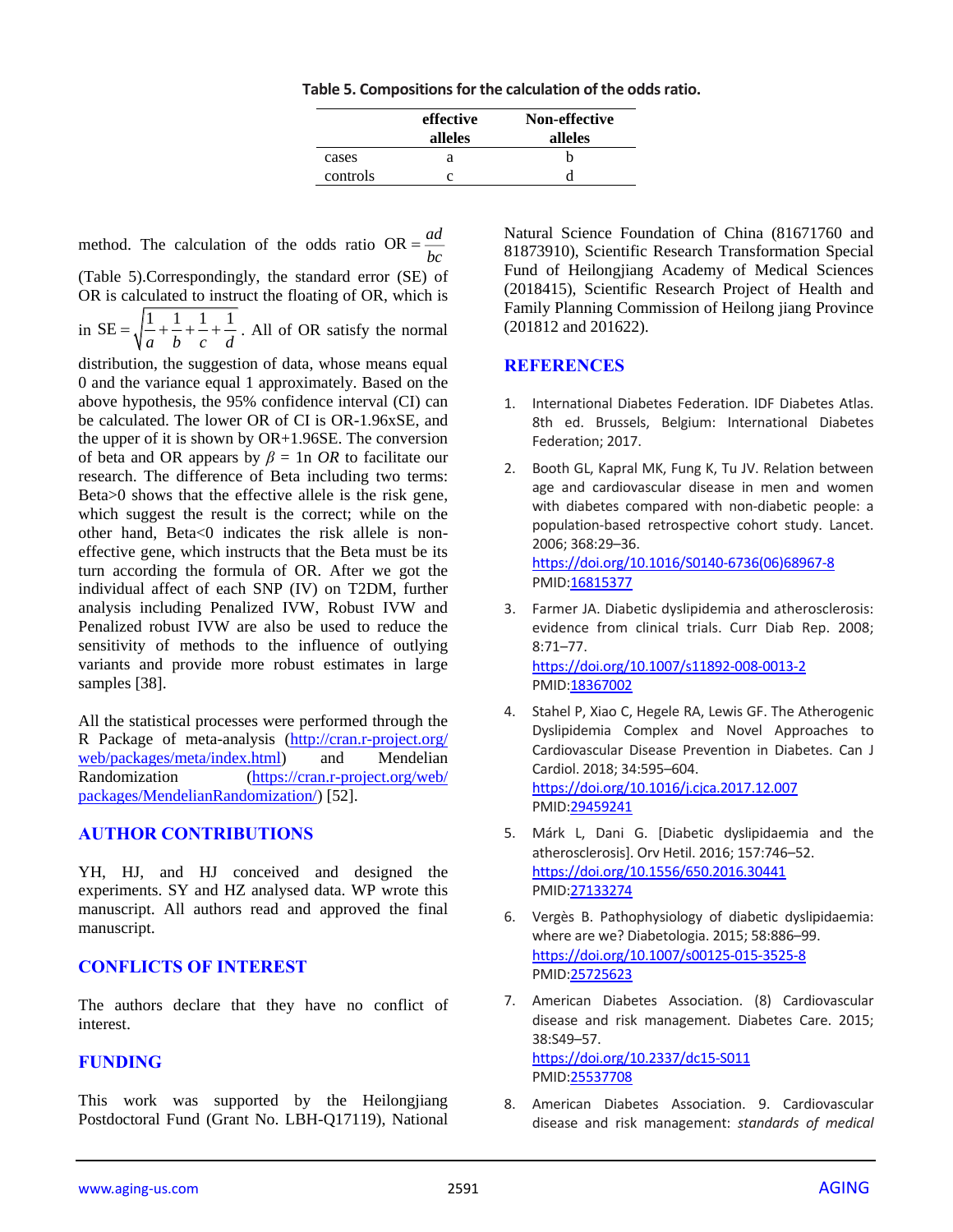*care in diabetes-2018.* Diabetes Care. 2018 (Suppl 1); 41:S86–104.

<https://doi.org/10.2337/dc18-S009> PMID[:29222380](https://www.ncbi.nlm.nih.gov/pubmed/29222380)

9. Piepoli MF, Hoes AW, Agewall S, Albus C, Brotons C, Catapano AL, Cooney MT, Corrà U, Cosyns B, Deaton C, Graham I, Hall MS, Hobbs FDR, et al; ESC Scientific Document Group. 2016 European Guidelines on cardiovascular disease prevention in clinical practice: The Sixth Joint Task Force of the European Society of Cardiology and Other Societies on Cardiovascular Disease Prevention in Clinical Practice (constituted by representatives of 10 societies and by invited experts)Developed with the special contribution of the European Association for Cardiovascular Prevention and Rehabilitation (EACPR). Eur Heart J. 2016; 37:2315–81.

<https://doi.org/10.1093/eurheartj/ehw106> PMID[:27222591](https://www.ncbi.nlm.nih.gov/pubmed/27222591)

- 10. Jellinger PS, Handelsman Y, Rosenblit PD, Bloomgarden ZT, Fonseca VA, Garber AJ, Grunberger G, Guerin CK, Bell DSH, Mechanick JI, Pessah-Pollack R, Wyne K, Smith D, et al. American association of clinical endocrinologists and American college of endocrinology guidelines for management of dyslipidemia and prevention of cardiovascular disease. Endocr Pract. 2017; 23:1–87. <https://doi.org/10.4158/EP171764.APPGL> PMID[:28437620](https://www.ncbi.nlm.nih.gov/pubmed/28437620)
- 11. Sattar N, Preiss D, Murray HM, Welsh P, Buckley BM, de Craen AJ, Seshasai SR, McMurray JJ, Freeman DJ, Jukema JW, Macfarlane PW, Packard CJ, Stott DJ, et al. Statins and risk of incident diabetes: a collaborative meta-analysis of randomised statin trials. Lancet. 2010; 375:735–42.

[https://doi.org/10.1016/S0140-6736\(09\)61965-6](https://doi.org/10.1016/S0140-6736%2809%2961965-6) PMID[:20167359](https://www.ncbi.nlm.nih.gov/pubmed/20167359)

12. Ridker PM, Danielson E, Fonseca FA, Genest J, Gotto AM Jr, Kastelein JJ, Koenig W, Libby P, Lorenzatti AJ, MacFadyen JG, Nordestgaard BG, Shepherd J, Willerson JT, Glynn RJ, and JUPITER Study Group. Rosuvastatin to prevent vascular events in men and women with elevated C-reactive protein. N Engl J Med. 2008; 359:2195–207. <https://doi.org/10.1056/NEJMoa0807646>

PMID[:18997196](https://www.ncbi.nlm.nih.gov/pubmed/18997196)

13. Navarese EP, Buffon A, Andreotti F, Kozinski M, Welton N, Fabiszak T, Caputo S, Grzesk G, Kubica A, Swiatkiewicz I, Sukiennik A, Kelm M, De Servi S, Kubica J. Meta-analysis of impact of different types and doses of statins on new-onset diabetes mellitus. Am J Cardiol. 2013; 111:1123–30.

<https://doi.org/10.1016/j.amjcard.2012.12.037> PMID[:23352266](https://www.ncbi.nlm.nih.gov/pubmed/23352266)

14. Preiss D, Seshasai SR, Welsh P, Murphy SA, Ho JE, Waters DD, DeMicco DA, Barter P, Cannon CP, Sabatine MS, Braunwald E, Kastelein JJ, de Lemos JA, et al. Risk of incident diabetes with intensive-dose compared with moderate-dose statin therapy: a metaanalysis. JAMA. 2011; 305:2556–64. <https://doi.org/10.1001/jama.2011.860>

PMI[D:21693744](https://www.ncbi.nlm.nih.gov/pubmed/21693744)

- 15. Agouridis AP, Kostapanos MS, Elisaf MS. Statins and their increased risk of inducing diabetes. Expert Opin Drug Saf. 2015; 14:1835–44. <https://doi.org/10.1517/14740338.2015.1096343> PMI[D:26437128](https://www.ncbi.nlm.nih.gov/pubmed/26437128)
- 16. Kei A, Rizos EC, Elisaf M. Statin use in prediabetic patients: rationale and results to date. Ther Adv Chronic Dis. 2015; 6:246–51. <https://doi.org/10.1177/2040622315596118> PMI[D:26336593](https://www.ncbi.nlm.nih.gov/pubmed/26336593)
- 17. Kostapanos MS, Agouridis AP, Elisaf MS. Variable effects of statins on glucose homeostasis parameters and their diabetogenic role. Diabetologia. 2015; 58:1960–61. <https://doi.org/10.1007/s00125-015-3633-5> PMI[D:26026652](https://www.ncbi.nlm.nih.gov/pubmed/26026652)
- 18. Swerdlow DI, Preiss D, Kuchenbaecker KB, Holmes MV, Engmann JE, Shah T, Sofat R, Stender S, Johnson PC, Scott RA, Leusink M, Verweij N, Sharp SJ, et al, and DIAGRAM Consortium, and MAGIC Consortium, and InterAct Consortium. HMG-coenzyme A reductase inhibition, type 2 diabetes, and bodyweight: evidence from genetic analysis and randomised trials. Lancet. 2015; 385:351–61.

[https://doi.org/10.1016/S0140-6736\(14\)61183-1](https://doi.org/10.1016/S0140-6736%2814%2961183-1) PMI[D:25262344](https://www.ncbi.nlm.nih.gov/pubmed/25262344)

19. Li N, van der Sijde MR, Bakker SJ, Dullaart RP, van der Harst P, Gansevoort RT, Elbers CC, Wijmenga C, Snieder H, Hofker MH, Fu J, and LifeLines Cohort Study Group. Pleiotropic effects of lipid genes on plasma glucose, HbA1c, and HOMA-IR levels. Diabetes. 2014; 63:3149–58.

<https://doi.org/10.2337/db13-1800> PMID[:24722249](https://www.ncbi.nlm.nih.gov/pubmed/24722249)

- 20. Fall T, Xie W, Poon W, Yaghootkar H, Mägi R, Knowles JW, Lyssenko V, Weedon M, Frayling TM, Ingelsson E, and GENESIS Consortium. Using Genetic Variants to Assess the Relationship Between Circulating Lipids and Type 2 Diabetes. Diabetes. 2015; 64:2676–84. <https://doi.org/10.2337/db14-1710> PMID[:25948681](https://www.ncbi.nlm.nih.gov/pubmed/25948681)
- 21. Zeng X, Liu L, Lü L, Zou Q. Prediction of potential disease-associated microRNAs using structural perturbation method. Bioinformatics. 2018; 34:2425–32.

<https://doi.org/10.1093/bioinformatics/bty112> PMI[D:29490018](https://www.ncbi.nlm.nih.gov/pubmed/29490018)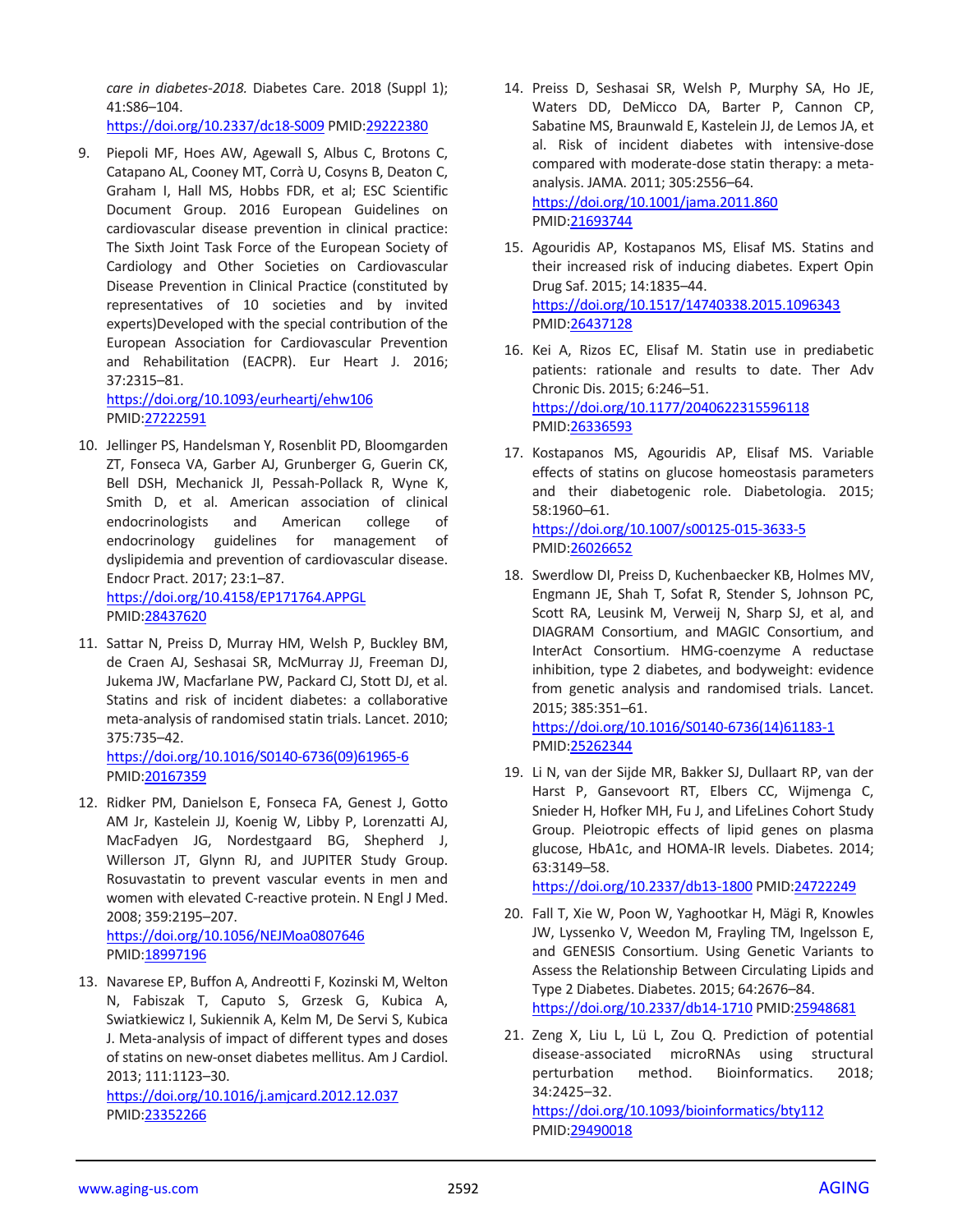- 22. Cheng L, Yang H, Zhao H, Pei X, Shi H, Sun J, Zhang Y, Wang Z, Zhou M. MetSigDis: a manually curated resource for the metabolic signatures of diseases. Brief Bioinform. 2019; 20:203–09. <https://doi.org/10.1093/bib/bbx103> PMID[:28968812](https://www.ncbi.nlm.nih.gov/pubmed/28968812)
- 23. Davey Smith G, Paternoster L, Relton C. When Will Mendelian Randomization Become Relevant for Clinical Practice and Public Health? JAMA. 2017; 317:589–91. <https://doi.org/10.1001/jama.2016.21189> PMID[:28196238](https://www.ncbi.nlm.nih.gov/pubmed/28196238)
- 24. Smith GD, Ebrahim S. 'Mendelian randomization': can genetic epidemiology contribute to understanding environmental determinants of disease? Int J Epidemiol. 2003; 32:1–22. <https://doi.org/10.1093/ije/dyg070> PMID[:12689998](https://www.ncbi.nlm.nih.gov/pubmed/12689998)
- 25. Lawlor DA, Harbord RM, Sterne JA, Timpson N, Davey Smith G. Mendelian randomization: using genes as instruments for making causal inferences in epidemiology. Stat Med. 2008; 27:1133–63. <https://doi.org/10.1002/sim.3034> PMID[:17886233](https://www.ncbi.nlm.nih.gov/pubmed/17886233)
- 26. Boef AG, Dekkers OM, le Cessie S. Mendelian randomization studies: a review of the approaches used and the quality of reporting. Int J Epidemiol. 2015; 44:496–511. <https://doi.org/10.1093/ije/dyv071> PMI[D:25953784](https://www.ncbi.nlm.nih.gov/pubmed/25953784)
- 27. Pagoni P, Dimou NL, Murphy N, Stergiakouli E. Using Mendelian randomisation to assess causality in observational studies. Evid Based Ment Health. 2019; 22:67–71. <https://doi.org/10.1136/ebmental-2019-300085>

PMID[:30979719](https://www.ncbi.nlm.nih.gov/pubmed/30979719)

- 28. Sheehan NA, Meng S, Didelez V. Mendelian randomisation: a tool for assessing causality in observational epidemiology. Methods Mol Biol. 2011; 713:153–66. [https://doi.org/10.1007/978-1-60327-416-6\\_12](https://doi.org/10.1007/978-1-60327-416-6_12) PMID[:21153618](https://www.ncbi.nlm.nih.gov/pubmed/21153618)
- 29. Fukaya E, Flores AM, Lindholm D, Gustafsson S, Zanetti D, Ingelsson E, Leeper NJ. Clinical and Genetic Determinants of Varicose Veins. Circulation. 2018; 138:2869–80. [https://doi.org/10.1161/CIRCULATIONAHA.118.03558](https://doi.org/10.1161/CIRCULATIONAHA.118.035584) [4](https://doi.org/10.1161/CIRCULATIONAHA.118.035584) PMID[:30566020](https://www.ncbi.nlm.nih.gov/pubmed/30566020)
- 30. Haycock PC, Burgess S, Wade KH, Bowden J, Relton C, Davey Smith G. Best (but oft-forgotten) practices: the design, analysis, and interpretation of Mendelian randomization studies. Am J Clin Nutr. 2016; 103:965–78. <https://doi.org/10.3945/ajcn.115.118216>

PMID[:26961927](https://www.ncbi.nlm.nih.gov/pubmed/26961927)

31. Cheng L, Wang P, Tian R, Wang S, Guo Q, Luo M, Zhou W, Liu G, Jiang H, Jiang Q. LncRNA2Target v2.0: a comprehensive database for target genes of lncRNAs in human and mouse. Nucleic Acids Res. 2019; 47:D140–D144.

<https://doi.org/10.1093/nar/gky1051> PMI[D:30380072](https://www.ncbi.nlm.nih.gov/pubmed/30380072)

- 32. Cheng L, Qi C, Zhuang H, Fu T, Zhang X. gutMDisorder: a comprehensive database for dysbiosis of the gut microbiota in disorders and interventions. Nucleic Acids Res. 2020; 48:D554–D560.. <https://doi.org/10.1093/nar/gkz843> PMID[:31584099](https://www.ncbi.nlm.nih.gov/pubmed/31584099)
- 33. Cheng L, Sun J, Xu W, Dong L, Hu Y, Zhou M. OAHG: an integrated resource for annotating human genes with multi-level ontologies. Sci Rep. 2016; 6:34820. <https://doi.org/10.1038/srep34820> PMID[:27703231](https://www.ncbi.nlm.nih.gov/pubmed/27703231)
- 34. Rodriguez-Broadbent H, Law PJ, Sud A, Palin K, Tuupanen S, Gylfe A, Hänninen UA, Cajuso T, Tanskanen T, Kondelin J, Kaasinen E, Sarin AP, Ripatti S, et al. Mendelian randomisation implicates hyperlipidaemia as a risk factor for colorectal cancer. Int J Cancer. 2017; 140:2701–08. <https://doi.org/10.1002/ijc.30709> PMID[:28340513](https://www.ncbi.nlm.nih.gov/pubmed/28340513)
- 35. Andersson C, Lyass A, Larson MG, Robins SJ, Vasan RS. Low-density-lipoprotein cholesterol concentrations and risk of incident diabetes: epidemiological and genetic insights from the Framingham Heart Study. Diabetologia. 2015; 58:2774–80. <https://doi.org/10.1007/s00125-015-3762-x> PMI[D:26409460](https://www.ncbi.nlm.nih.gov/pubmed/26409460)
- 36. Janghorbani M, Soltanian N, Amini M, Aminorroaya A. Low-density lipoprotein cholesterol and risk of type 2 diabetes: the Isfahan diabetes prevention study. Diabetes Metab Syndr. 2018; 12:715–19. <https://doi.org/10.1016/j.dsx.2018.04.019> PMI[D:29699950](https://www.ncbi.nlm.nih.gov/pubmed/29699950)
- 37. Ference BA, Robinson JG, Brook RD, Catapano AL, Chapman MJ, Neff DR, Voros S, Giugliano RP, Davey Smith G, Fazio S, Sabatine MS. Variation in PCSK9 and HMGCR and Risk of Cardiovascular Disease and Diabetes. N Engl J Med. 2016; 375:2144–53. <https://doi.org/10.1056/NEJMoa1604304> PMI[D:27959767](https://www.ncbi.nlm.nih.gov/pubmed/27959767)
- 38. Burgess S, Bowden J, Dudbridge F, Thompson SG. Robust instrumental variable methods using multiple candidate instruments with application to Mendelian randomization. Methodology. 2016.
- 39. Filippatos TD, Panagiotopoulou T, Tzavella E, Elisaf MS. Hypolipidemic Drugs and Diabetes Mellitus-Mechanisms and Data From Genetic Trials. J Cardiovasc Pharmacol Ther. 2018; 23:187–91. <https://doi.org/10.1177/1074248418757011> PMI[D:29409336](https://www.ncbi.nlm.nih.gov/pubmed/29409336)